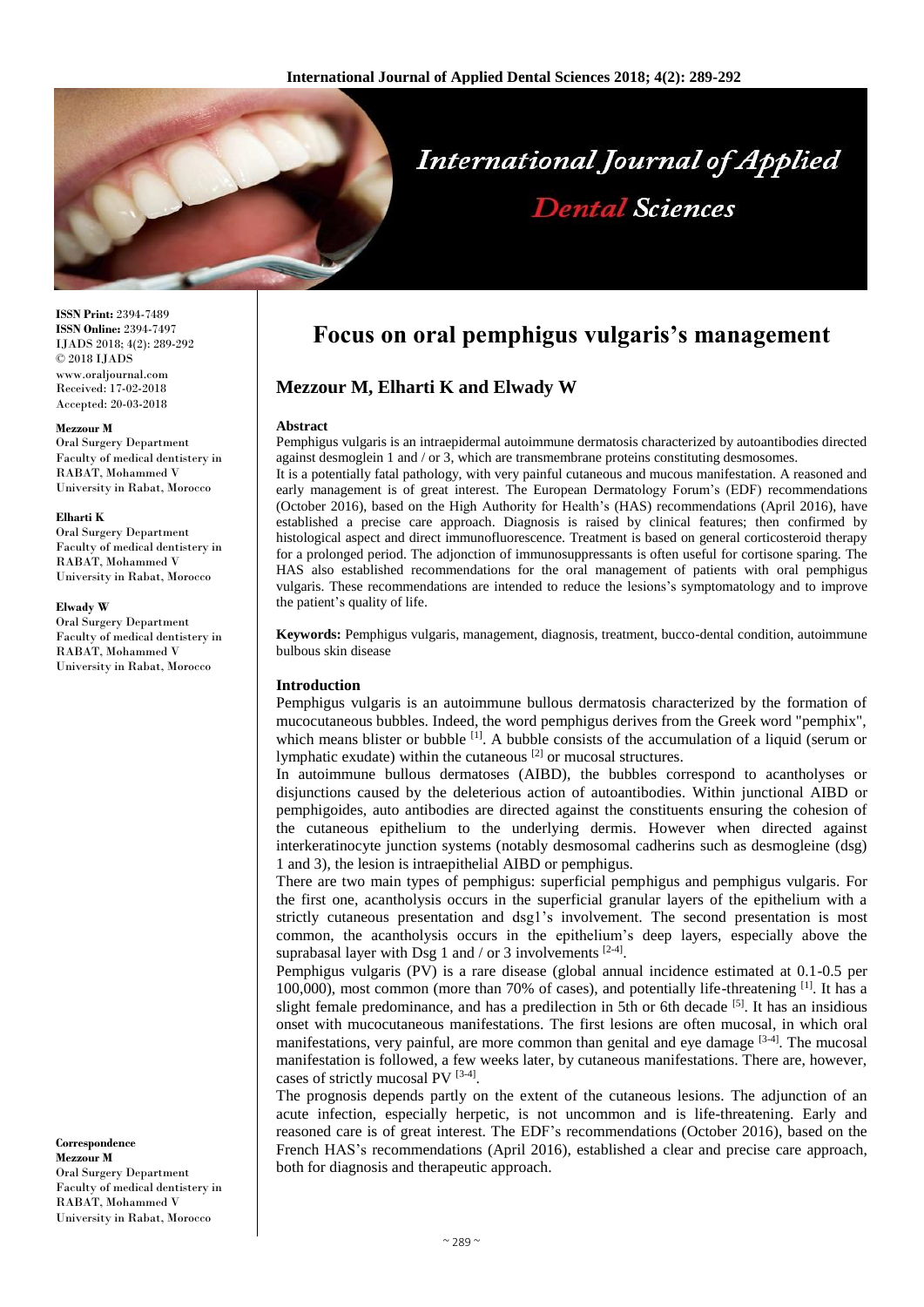#### **Diagnostic work-up**

The diagnostic approach of pemphigus consists first on, knowing how to raise the diagnosis based on the lesions's clinical aspect, second on performing a clinical assessment of the patient, before confirming the diagnosis by histological and immune complementary examinations [6-7].

The diagnosis of AIBD should be considered whenever there is intense painful symptomatology, preventing dental hygiene and nutrition, causing undernutrition and weight loss [8, 9]. This symptomatology is associated with mouth lesions presenting as bubbles, blisters filled with serosity <sup>[3, 4]</sup>. The flaccid and fleeting aspect of these bubbles causes most often erosions with jagged edges, dark red background, pseudomembrannes and perilesional white slot of leucœdema [10] .

Cutaneous involvement is characterized by Nikolsky's sign. The direct Nikolsky's sign is positive when a slight pressure on a bulb results in its extension to the adjacent skin. However Indirect Nikolsky's sign (fig 1) is positive when friction on clinically normal skin causes skin abrasion.

These signs are not always reliable for the diagnosis of PV, but they are suggestive when present  $[11]$ .



**Fig 1:** Indirect Nikolsky signe [12]

Once the diagnosis is suspected, a clinical assessment must be performed. It aims to assess the dental and periodontal status of patients, to specify the location and extent of oral lesions and to classify them  $[8, 9]$ .

## **3 phases are to distinguish**

- Severe oral impairment (often initial disease's stage): numerous and / or extensive oral erosive lesions.
- Moderate oral impairment: few and small oral erosive lesions.
- Minimal oral impairment: healed lesions under treatment (disease controlled by treatment), but persistence of mouth sensitivity.

Confirmation of the diagnosis involves additional examinations. These are based on biopsies of the oral mucosa, or skin (if skin involvement is associated)<sup>[10]</sup>.

A first biopsy is performed for standard histology. It's more accurate to take the specimen from a recent intact bubble's area or from an erythematous, erosive or ulcerated zone [13]. Fixture is insured by 10% formalin  $[8, 9]$ .

Histopathological lecture shows, classically, (fig 2) intraepithelial, supra-basal cleavage with acantholysis and retention of a single layer of basal keratinocytes along the membrane base <sup>[7]</sup>. These histopathological features can also be observed in other oral diseases, such as oral lichen planus and erythema multiforme<sup>[13]</sup>.



Fig 2: Standard histology: intraepithelial, supra-basal cleavage [14].

A second simultaneous biopsy is performed for direct immunofluorescence (DIF). The sample is taken from the lesion's nearby area (2 cm from an active bubble). For best results, it is transported in saline, and better of be delivered immediately to the laboratory. If necessary, it is transported in a bottle of Michel's liquid, [11] or in a bottle of liquid nitrogen [4] .

The DIF objectify deposits of IgG and C3 (complement component) on the surface of keratinocytes presenting as "fishnet" or "mesh of net" appearance. The Labeling can be restricted to basal keratinocytes, [4] and confirms the disease's autoimmune nature.

Other complementary tests may be secondary requested, including assays for blood autoantibodies. They have especially a role in pathology's follow-up  $[8, 9]$ .

## **Therapeutic approach**

This part of treatment is ensured by the dermatologist. It aims to: [8, 9] .

- Heal the bulbous eruption and eliminate the functional discomfort linked to the disease;
- Prevent or strictly limit the occurrence of recurrences;
- Improve the patients' quality of life;
- Limit common side effects associated to the usual extended treatment's duration.

Two phases of the treatment are to distinguish: initial phase and maintenance phase [9].

The initial phase aims to control the pathology. At present, the mainstay treatment remains systemic corticosteroid therapy <sup>[15, 16]</sup>: prednisone 1 to 1.5 mg / kg / day. <sup>[9]</sup> Although highly effective, the significant side effects of long-term corticosteroids' use must be taken under consideration, complication's manifestation may present on bones (cortisone osteoporosis), digestive tract (ulcer), or as neuropsychiatric, infectious, metaboli.

The immunosuppressive associated therapies could manage or at least decrease the required dose of corticosteroids [15] as the use of azathioprine, mycophenolate mofetil, rituximab, intravenous immunoglobulin, or methotrexate [9, 15].

Topical treatments, could be benefic if combined to systemic treatments as the application of clobetasol gel (dermoval®), mouthwashs (effervescent prednisone) or corticosteroid spray [8] .

The maintenance phase is initiated once the pathology is controlled. In this phase, the treatment is maintained with a gradual reduction of corticosteroid doses. The goal is to reach a dose of 0.2 mg / kg / day or less, while maintaining the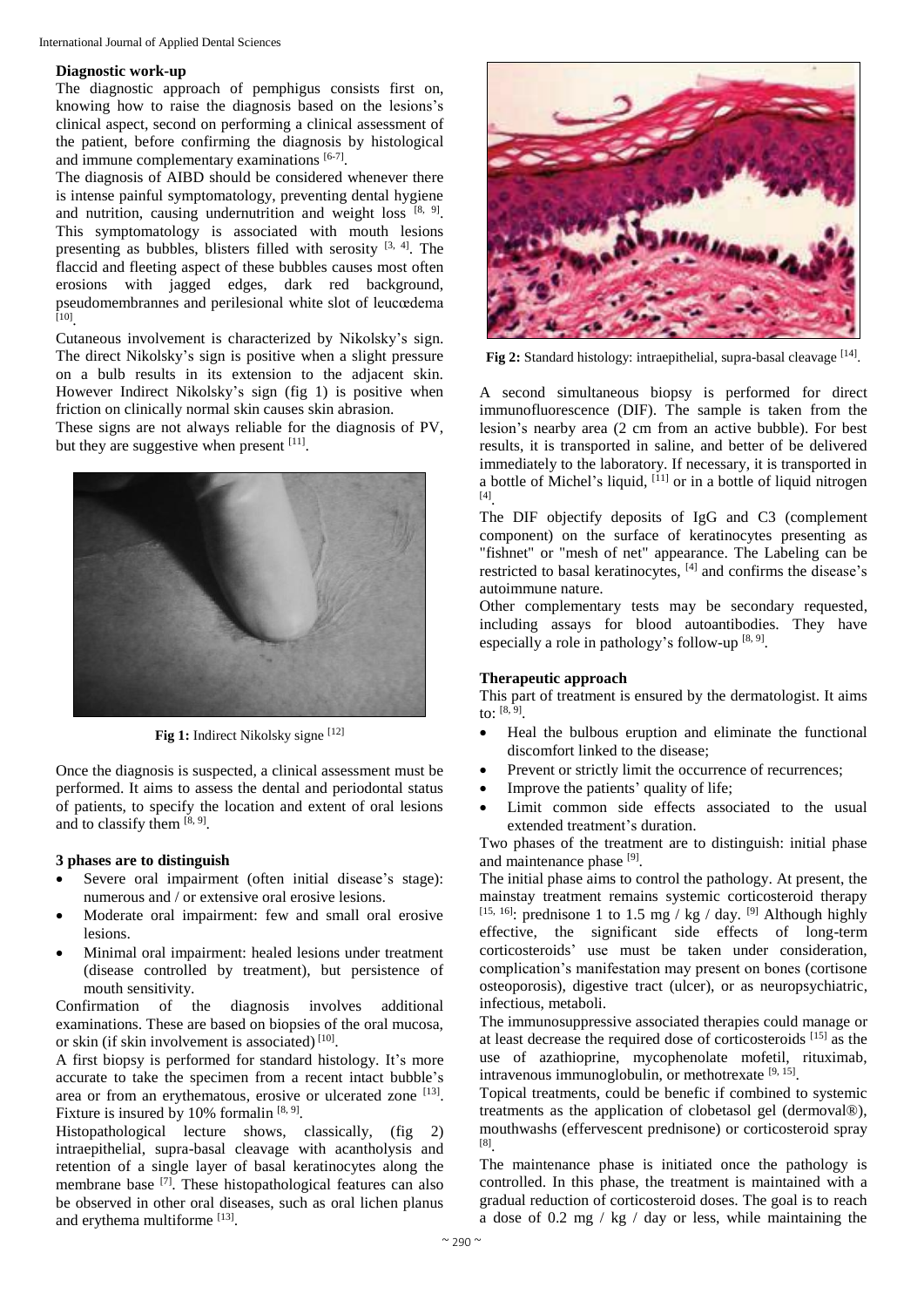remission state without relapse [9].

It is very important to point out that it is strictly contraindicated to prescribe systemic or even topical corticosteroid therapy immediately after the diagnosis's suspicion, before carrying out the immunological complementary examinations, at risk of obtaining false negatives<sup>[9]</sup>.

## **Oral management** [8]

The HAS's (April 2016) managed to simplify and codify the recommendations of pemphigus vulgaris's oral management. 3 steps are to respect: first patient's motivation to daily oral hygiene, then carry out the dental and periodontal care and finally ensure follow up.

Daily oral hygiene procedures depend on the progression stage of pemphigus vulgaris's oral lesions.

**Table 1:** daily oral hygiene procedures of the patient depend on the progressive oral involvement's stage pemphigus vulgaris.

| Severe oral                                                                                                                                                                                                                                                                                                                                                                                                                                                                                                                                                                                                                                                                                                                | Moderate oral                                                                                                                                                                                                                                                                                                                                                                                             | <b>Minimal oral</b>                                                                                                                                                               |
|----------------------------------------------------------------------------------------------------------------------------------------------------------------------------------------------------------------------------------------------------------------------------------------------------------------------------------------------------------------------------------------------------------------------------------------------------------------------------------------------------------------------------------------------------------------------------------------------------------------------------------------------------------------------------------------------------------------------------|-----------------------------------------------------------------------------------------------------------------------------------------------------------------------------------------------------------------------------------------------------------------------------------------------------------------------------------------------------------------------------------------------------------|-----------------------------------------------------------------------------------------------------------------------------------------------------------------------------------|
| impairment                                                                                                                                                                                                                                                                                                                                                                                                                                                                                                                                                                                                                                                                                                                 | impairment                                                                                                                                                                                                                                                                                                                                                                                                | impairment                                                                                                                                                                        |
| <b>Composite mouthwashes (MW):</b><br>Eludril® 4% 90ml + Mycostatin® 24ml +<br>Xylocaine® 5% 24ml + Bicarbonates 14 ‰<br>362ml<br>Dosage: 1 glass (80 cc) $6 \times /$ day (before and<br>after meals), leave in the mouth at least 1<br>minute, then spit out, without rinsing the<br>mouth afterwards.<br>As soon as possible: gentle teeth brushing<br>(cervical dental regions ++) 3 X / day (after<br>each meal, before BDB) 7 / 100th ultrasoft<br>toothbrush and 0.12% chlorhexidine gel. At<br>this stage no interdental brushing is needed<br>On painful lesions, before meals and / or<br>before toothbrushing: Xylocaine viscous 2% gel<br>(Prevent patients from the risk of false routes)<br>with Xylocaine.) | Stop composite MW, use<br>non-alcoholic BDB based on<br>chlorhexidine 0.12% after<br>teeth brushing $3X / day$ .<br><b>Teeth brushing</b> : $3X / day$ ,<br>after each meal, standard<br>toothbrush 15 / 100th (or<br>maintain a 7 / 100th<br>toothbrush at the level of<br>cervical dental regions if<br>gingival sensitivities persist)<br>and toothpaste for children<br>or chlorhexidine gel at 0.12% | <b>Stop MW</b><br><b>Teeth brushing </b> $3X / day$<br>standard toothbrush 15 /<br>100th and fluoride<br>toothpaste without<br>menthol nor lauryl sulfate<br>Interdental brushes. |

When performing dental and periodontal care, the high degree of mucosal fragility must be kept in mind, therefore the need to respect specific rules is common to all treatments:

- Slow local anesthesia (drip), pricking away any lesions. Loco regional anesthesia should be preferred.
- Salivary cottons should not be placed on gums (replace with soaked compresses in 0.12% chlorhexidine or physiological saline).
- No contact salivary aspiration / oral mucosa should be tolerated: aspirate through a compress
- Treatments should be as "conservative" as possible in order to maintain dental prosthetic supports as long as removable dentures are often uncomfortable.
- Conduct conservative dental care if possible "under rubber dam" (or by applying vaseline on the instruments that touch the oral mucosa in case of inability to lay the rubber dam).

The accessibility to dental care depends on oral impairment's stage.

During severe oral impairment, dental or periodontal care other than the following types should be avoided:

- Manual removal (curette) of supra-gingival dental plaque (at the cervical region), without carrying out a scaling.
- Management of emergency situations: acute pulpitis, acute apical periodontitis, terminal alveolysis, periodontal abscess, pericoronitis and cellulitis of dental origin.

During mild or moderate oral impairment, gentle, progressive manual descaling along with infectious lesions' treatment (juxta-pulpal caries or apical periodontitis) should be performed as soon as possible.

The accomplishment of non-urgent dental extractions, fixed

(ideally) and removable prostheses, establishment of orthodontic devices as well as root planing and periodontal surgery (access surgery) must await the complete or almost complete oral lesions' remission.

Dental and periodontal follow-up is an essential and necessary step after obtaining clinical remission, with a frequency of 2 to 3 times a year, at least for the first years following diagnosis.

## **Conclusion**

PV is an insidious pathology. The early and effective management is the prime measure. Since oral lesions are often the first in line, the dentist must respect the treatment approach, as described by the EDF European recommendations (October 2016), as well as the HAS's recommendations (April 2016), especially by avoiding to initiate corticosteroids' treatment before a confirmed diagnosis. The dentist must also ensure oral lesion's management by motivation to oral hygiene and removal of irritants; this will ensure improvement in the patient's quality of life.

## **References**

- 1. Cholera M, Chainani-Wu N. Management of Pemphigus Vulgaris. Advances in therapy. 2016; 33:910-958.
- 2. Battistella M. dermatoses bulleuses jonctionnelles. annales de dermatologie et de vénéréologie. 2011; 138:447-450.
- 3. Dridi S-M, Ejeil A-L, Gaultier F. Dépistage des dermatoses bulleuses auto-immunes: Le rôle de l'odontologiste. l'information dentaire. 2013, 18/19.
- 4. Joly P, Sin C. Pemphigus: revue de la littérature. Annales de dermatologie et de vénéréologie. 2011; 138:182-200.